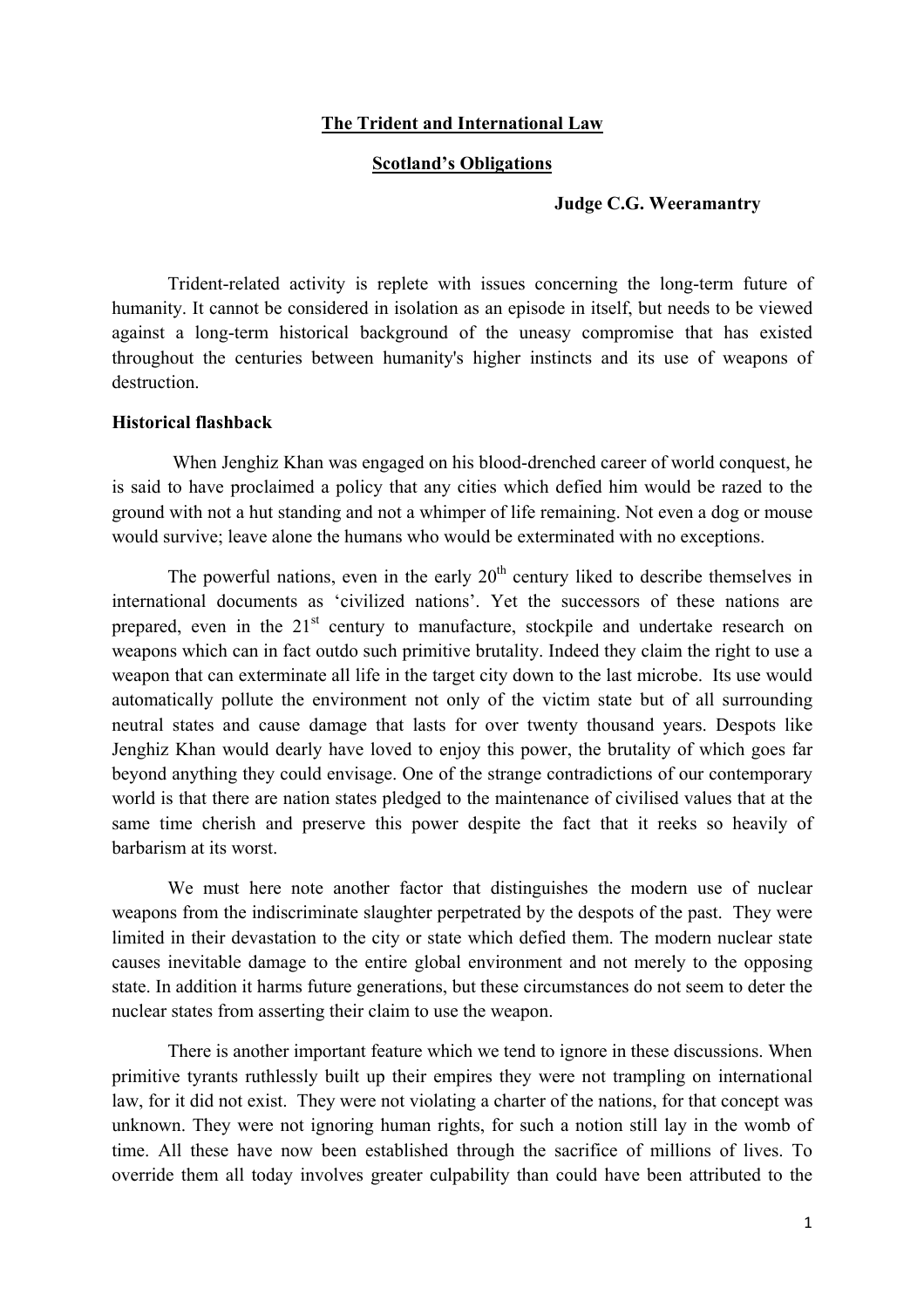most merciless despots of the past. It is pertinent to recall in this context the speech of the Belgian delegate at the Congress of Versailles after World War I, when he reminded the assembled delegates that the failure to establish a system of international justice would be a betrayal of the sacrifices of the millions of people who had given up their lives to give us a better world.

Yet, despite the existence of a UN Charter, a system of international law and a recognised body of human rights – all achieved through the sacrifice of millions of lives - the nuclear nations assert the right to commit indiscriminate slaughter and devastation of the environment. They cherish this right and defend it against all comers, claiming that they are entitled both morally and legally to use such power.

As the twenty-first century gets into its stride, we need to reflect very closely on this anomaly if we are to be true to our claim that we are seeking to protect human dignity, human rights and human values. In particular we need to consider the discipline of international law which is the principal weapon of civilization against this weapon of barbarism.

This assumes critical importance at a time when the world is teetering on the brink of the nuclear abyss, with a dozen or more factors in operation, any one of which is capable of exploding at any time and providing the flashpoint for humanity's ultimate catastrophe – the use of the nuclear weapon.

With a new administration now in place in the world's leading nuclear power, the time is now opportune for a reconsideration of these issues, in the light of the higher principles to which democratic governments are committed and the universal values which underlie international law.

## **Some anomalies in humanitarian law**

"Civilized nations" have indeed not been insensitive to their obligations to avoid the use of weapons that cause unnecessary suffering. They have evolved an extensive body of humanitarian law, rooted in religious and ethical principles. In the late  $19<sup>th</sup>$  Century there was grave concern, for example about the dum-dum bullet which caused cruel and unnecessary suffering by exploding on its entry into the victim's body. It was resolved in The Hague Declaration concerning Expanding Bullets 1899 that the weapon was too cruel to be used in warfare. We should not therefore be too ready to accuse "civilized nations" of insensitivity in this regard. The sensitivity has always been there. The legal and institutional response to such sensitivity is what has been lacking. Any means by which this sensitivity can be translated into legal and practical efforts needs to be welcomed.

Even a schoolchild or a notional visitor from outer space could ask , with some surprise, how the dum-dum bullet stands banned for its excessive cruelty while the same nations who are concerned with its cruelty claim the right to use a bomb that exceeds that cruelty a million fold or more. They could well ask also how, when international law is founded upon the higher values taught by all cultures and civilizations, it can permit the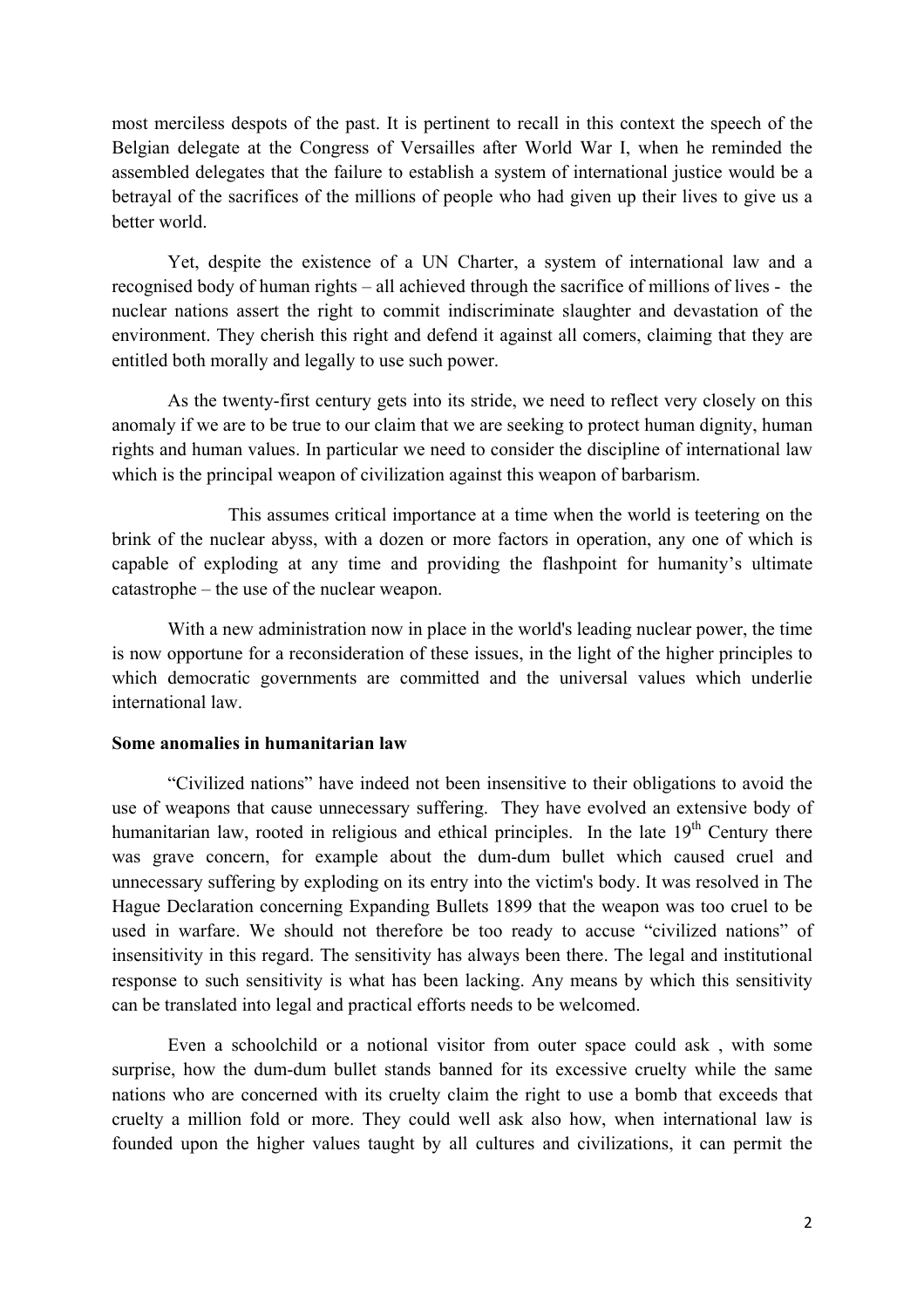existence, the threat and the use of such weapons, which contradict every value that international law upholds.

I base this discussion on the assumption that the indiscriminate slaughter of civilians, the devastation of the environment, the infliction of excruciating suffering on hundreds of thousands, the infliction of genetic damage for generations and the wholesale destruction of a nation's cultural inheritance are all acts which even individually constitute a crime against humanity. In combination it is irrefutable that they fall within this category.

If such a crime is contemplated whether by individuals or by governments there is an inherent duty imposed on those who treasure the basic values of civilization to ensure that these things do not happen.

#### **Linkages between preparation and use.**

There is of course a gap between the act of using the weapon and the acts of deployment and research. The expenditure of millions of pounds and the heavy scientific and military effort involved are clearly not incurred to keep the weapons for showcase display. These things are clearly done with an intention of use. If one does not really intend to use them one cannot convince others that one will use them if the circumstances occurred for their engagement. The whole purpose of the exercise is to convince others of that intention, thereby using them as a form of deterrence. Others will not be so convinced if the party seeking to induce that belief has a secret intention not to use it. This is dissimulation at its worst, for intention is in the last resort the essence of this activity. Deterrence is not an act of deception but a real intent to use.

Statements are not indeed lacking at the highest governmental levels, Indicating the readiness of nuclear powers to use these weapons. The former British Defence Secretary for example said in 2002 that,

 '*For that to be a deterrent, a British government must be able to express their view that ultimately and in conditions of extreme self-defence, nuclear weapons would have to be used*.' And: '*It is therefore important to point out that the Government have nuclear weapons available to them, and that – in certain specified conditions to which I have referred – we would be prepared to use them*.' (Hansard, 29 April 2002).

We do not however need such specific pronouncements to reach the self evident conclusion that a real intent of use in certain circumstances underlies the activity of preparation and the concept of deterrence.

#### **Humanitarian law is not quiescent in times of peace**

This body of principles exists and is active, not only in times of war but also in times of peace. Indeed it cannot be silent in times of peace for it is largely during periods of peace that preparations are made for war. If humanitarian law is silent in times of peace, we are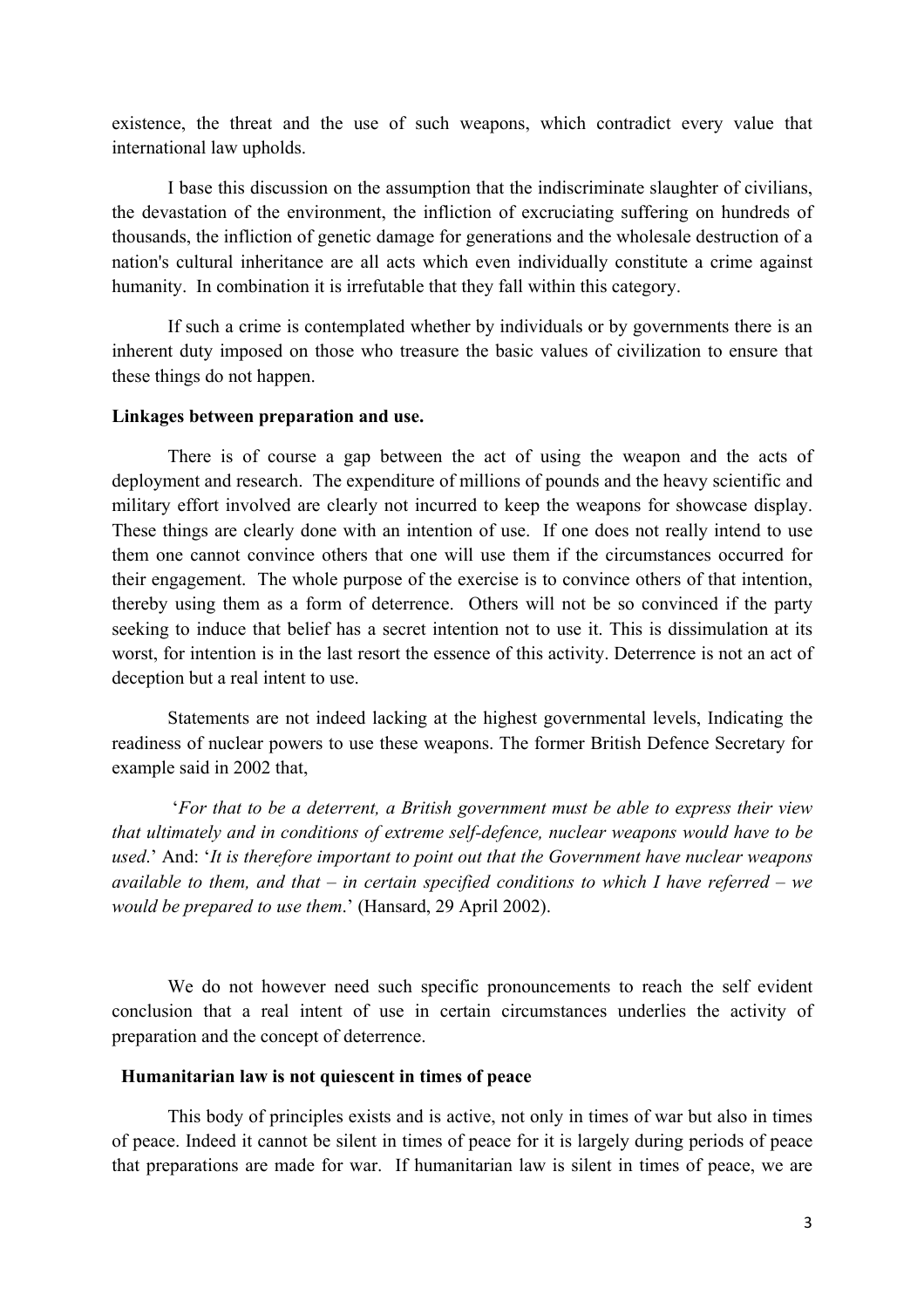laying the groundwork for its violation in times of war, thereby defeating its very purpose and rationale. This is particularly so in this nuclear age, when long and careful preparation of these weapons of ultimate cruelty takes place in times of peace to achieve readiness for their use in times of war. No nuclear nation waits for the outbreak of war to make these weapons.

Indeed, we would be facilitating the violation of humanitarian law by neglecting the preparations for it at a time when such future violations could be minimized with much less effort. From this point of view it is vitally important that we do not wait till war breaks out but that we activate these principles in times of peace as well.

There was a fallacy once prevalent that laws are silent in times of war "*Silent enim leges inter arma"*. The answer to this was the evolution of humanitarian law which stated in no uncertain terms that far from being silent in times of war, it is particularly important that the law be active in times of war. Indeed this was a principle recognised by all religions as well for the literature of Hinduism, Judaism, Christianity and Islam has numerous specific passages on this. (See for example *War and Peace in World Religions,* Gerald Weisfeld lectures ed. Perry Schmidt-Leukel, scm press). More than two thousand years ago, the Indian classics, the *Ramayana* and *the Mahabharatha*, afford evidence that Hinduism specifically prohibited the use of a hyper destructive weapon which could ravage the enemy's country side and indiscriminately kill its population. Buddhism went even further, condemning war in every shape or form, leave alone the use of even a mildly dangerous weapon.

The fallacy that humanitarian law is silent in times of peace is parallel to the fallacy that the law is silent in times of war. Such a belief renders it particularly easy for humanitarian law to be violated in times of war. *"Si vis pacem, para bellum"* ran the ancient maxim – "if you desire peace prepare for war". Conversely, if you envisage war, you must necessarily prepare for it in time of peace. Those who prepare for war well know that they cannot wait to make their weapons till war breaks out. Making weapons in times of peace is thus a preparation for war, no matter what terminology one may use, whether it be deterrence or any other. The use of nuclear weapons is not possible unless they are prepared and researched in times of peace. Humanitarian law is meaningless unless it can reach this period of preparation and that invariably is the time of peace. Indeed it would make nonsense of humanitarian law if it is powerless to prevent the preparation and the stockpiling of an enormous-cache of hyper destructive weapons, to be let loose as soon as war breaks out. Indeed, even at the present moment more than a thousand nuclear weapons in the arsenals of the world are in a state of readiness to be triggered off in minutes should the occasion arise. Humanitarian law cannot reach them then. If it is to have any meaning, it must reach them now.

Moreover deterrence and threats, themselves illegalities, assume a greatly reinforced strength if such a fallacious view prevails regarding the reach of humanitarian law. When war does break out it would be far too late to bring the principles of humanitarian law into operation. To quote time honoured human wisdom, 'prevention is better than cure' especially in situations where cure after the damaging event is patently impossible.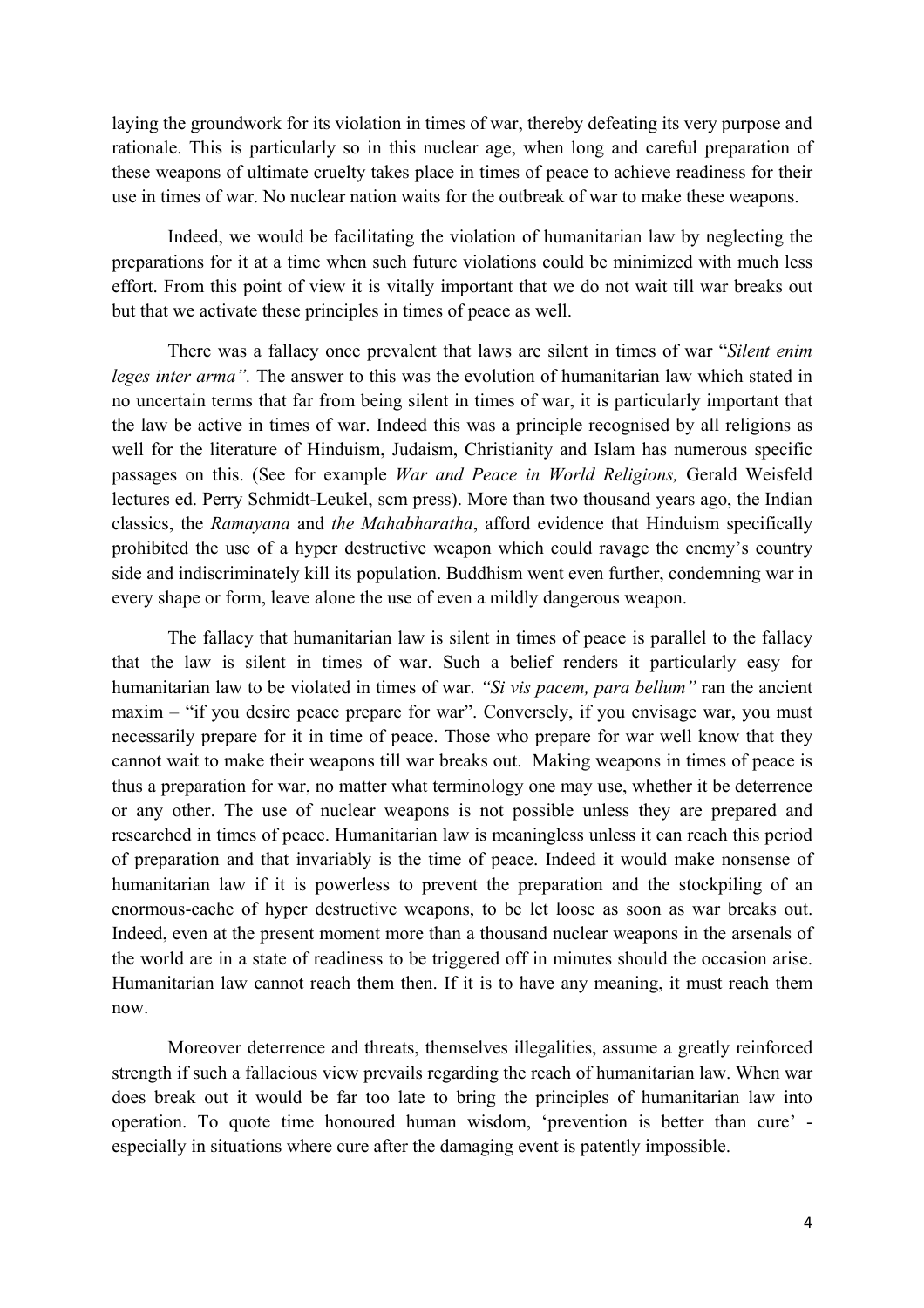## **Folklore of the nuclear age**

Our vision of this problem tends to be blurred – often deliberately - by the folklore of the nuclear age which seeks to obscure many of the salient features of the anti-nuclear debate. It includes such observations as

- See how for sixty years our possession of the nuclear bomb has prevented attack by our cruel adversaries!
- See how Hiroshima and Nagasaki prosper despite attack by nuclear weapons! The nuclear weapon is obviously not the end of all civilization!

There is a whole array of such fallacies which can together be described as the folklore of the nuclear age, calculated by those who propagate it to lull the world's population into attitudes of apathy rather than protest, in a world bristling with nuclear weapons.

The first fallacy ignores the fact that we have been within a hair's breadth, time and again, of a global nuclear confrontation. The erection of the Berlin wall 1948, the Suez canal crisis 1956, the Taiwan Straits crisis 1958 and the Cuban Missile crisis 1962 readily come to mind as a few instances where humanity was on the verge of a nuclear catastrophe. In addition, nuclear accidents have occurred time and again. Launch on Warning (LOWC) systems have more than once readied themselves to launch a missile and have been held back, providentially, with only seconds to go.

The second fallacy ignores the fact that tomorrow's nuclear war will not be an attack upon a sitting duck type of target with no power of retaliation. The retaliatory bomb will be part of a nuclear exchange which could produce a nuclear winter and all those dreaded consequences which the nuclear powers know so well, but choose to ignore. The nuclear winter could destroy the food chain and wipe out all living things.

The beliefs induced by such fallacies still prevail despite their irrelevance and despite their total unreality.

## **The growing ascendancy of international law**

Another historical consideration relevant to this discussion is the fundamental change that has taken place over the last half century in the standing and reach of international law. From being a specialised subject confined to a small group of experts, it has during this period developed into a discipline producing a very real impact on every branch of domestic law. It has assumed a relevance which has transported it from a largely academic body of knowledge to the level where every citizen needs to know something about it and needs to do what he or she can to protect and preserve it and to ensure its application.

Where once international law was nourished and fertilized by domestic law, international law has developed to such an extent that the traffic today is largely in the reverse direction. International law today fertilizes and enriches every department of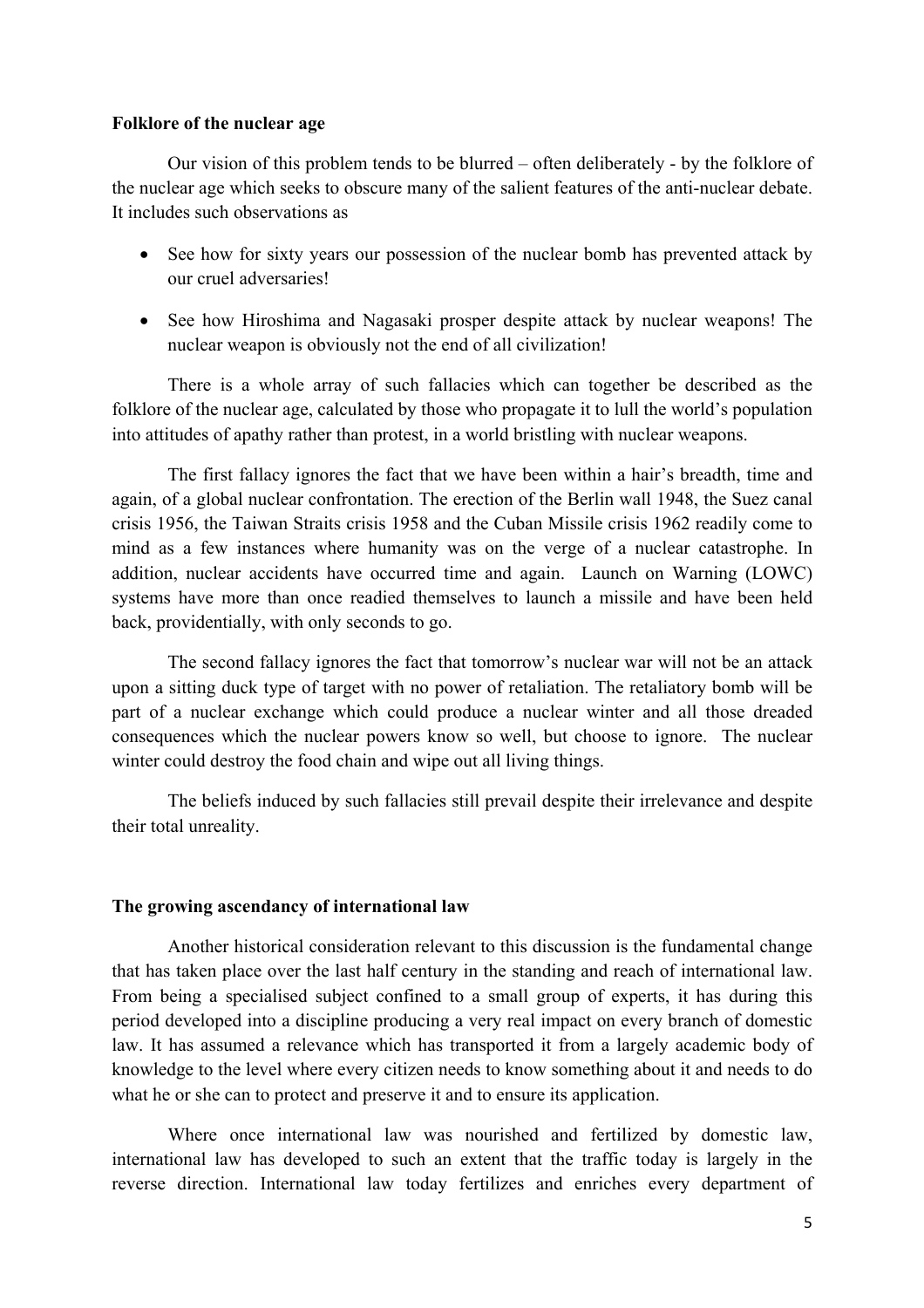domestic law – criminal law, military law, environmental law, health law, human rights law, constitutional law, family law, industrial law, commercial law and every other department of law. Standards and concepts of international law form an integral part of all of them. No longer can international law be placed in a compartment separate and distinct from domestic law. It pervades every section of it and is as much part of the life of every citizen as domestic law.

Consequently international law is no longer a matter for governments only. Today every citizen needs to be involved in it, to understand it, and to be involved in its application. Just as the average citizen was once encouraged to take an active interest in the domestic legal system, at the present day the average citizen needs to be encouraged likewise to take an active interest in the international legal system. While we are all citizens of our respective nations we all need to recognise also that we are citizens of the global community whose common home needs protection from all the assaults that modern technology and modern weaponry are making upon it.

Every individual is encouraged by all legal systems to defend the constitution and the interests of his or her state. The circumstances of our time demand that every individual be encouraged to defend international law and the interests of the global community. This is an imperative of our time. The stakes could not be higher, for they concern the very survival of civilization and of humanity itself.

Another important factor in elevating the authority of international law is that all nations should comply with it. Every citizen knows from ordinary experience that a policeman who seeks to enforce the law must not make a mockery of that law by flagrantly and openly violating the very law he seeks to enforce. Every piece of conduct on the part of the policeman violating the very rule he proposes to enforce, provokes others to violate that very rule and extends the ranks of violators. The self appointed nuclear policemen of the world need to realise how their actions totally destroy their credibility. The way to the universal abolition of nuclear weapons is for the nuclear states themselves to provide the example. No amount of policing by them or by the UN can be effective so long as they claim the right to have the weapon. Moreover all the moral authority that should lie behind the rule disappears if it is not universally complied with. It is elementary that there cannot be one law for some and another law for others.

#### **Some incontrovertible legal and factual propositions**

I set out a number of incontrovertible legal and factual propositions each of which has a bearing on the Trident operation. The incontrovertibility of the legal propositions follows in my view from the incontrovertibility of the factual propositions set out. To assert otherwise is to undermine the fundamental principles of humanity, justice, good faith and concern for the future on which international law depends.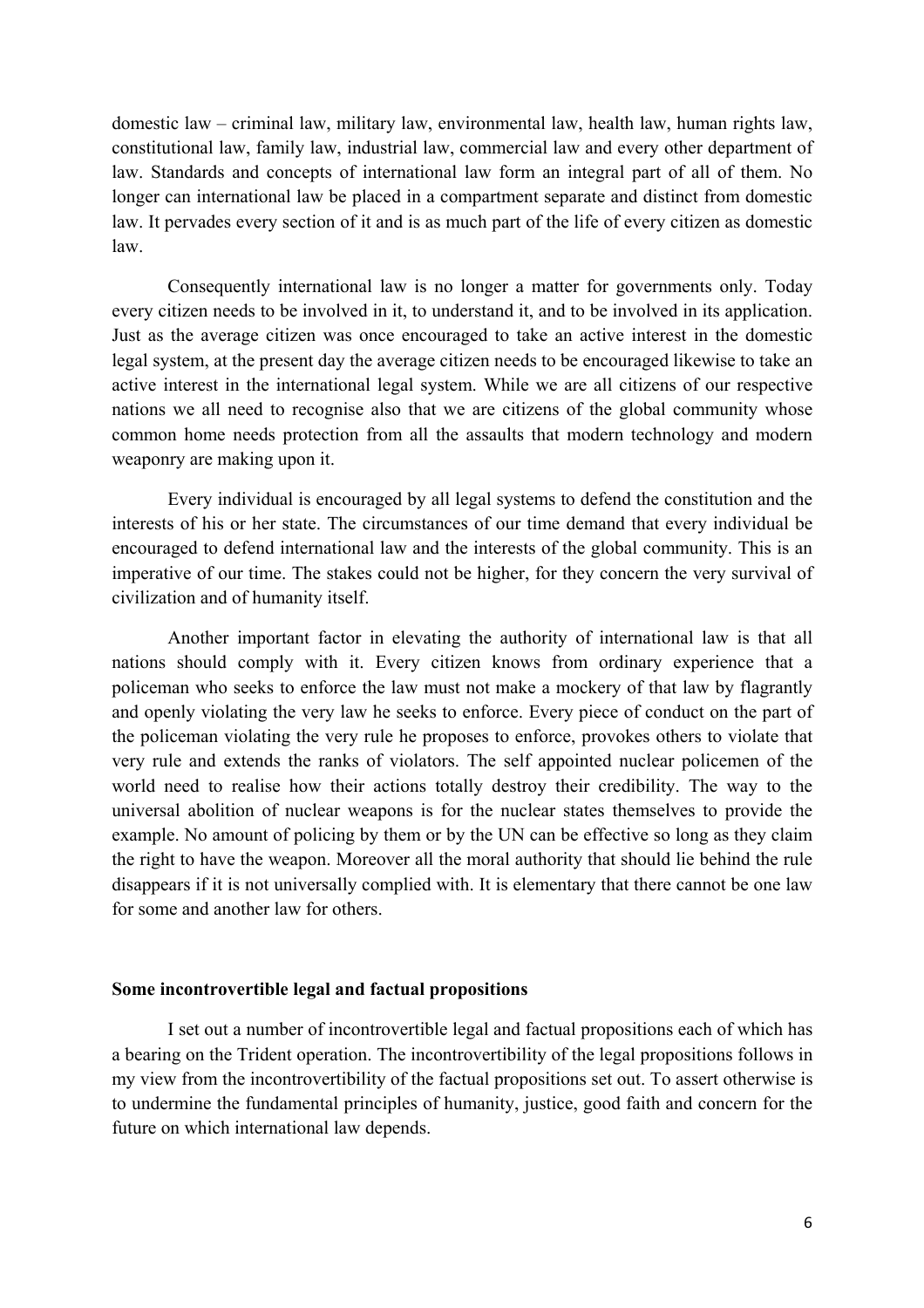## A) Legal Propositions

- 1. The use of nuclear weapons is illegal in any circumstances whatsoever
- 2. The threat of use of nuclear weapons is illegal in any circumstances whatever
- 3. The possession of nuclear weapons is illegal, for possession is not for show-case display but for use if required
- 4. The further development of nuclear weapons is illegal
- 5. The manufacture and testing of nuclear weapons are illegal
- 6. The use of nuclear weapons violates every rule of humanitarian law
- 7. The use of nuclear weapons violates every principle of human rights, to which all nations are committed
- 8. The use of nuclear weapons is a crime against humanity
- 9. Nuclear weapons are a weapon of genocide
- 10. There is an obligation on all nuclear states to take meaningful steps to reduce and eliminate their stocks
- 11. Failure to reduce stocks with a view to their total elimination is a violation of the requirements laid down by the unanimous opinion of the International Court of Justice
- 12. The testing and improvement of existing nuclear weapons is a contravention of the obligations of nuclear states under international law and of the unanimous opinion of the International Court of Justice
- 13. Every citizen has an obligation to use his or her influence to prevent crimes against humanity
- 14. There is an absolute contravention of international law if belligerent states cause irretrievable damage to neighbouring states.
- 15. It is an absolute contravention of international law to cause irretrievable damage to the environment
- 16. It is an absolute contravention of international law to cause irretrievable damage to future generations
- 17. Devastation of the enemy's countryside and the mass slaughter of its population go far beyond the purposes of war and are international crimes
- 18. There cannot be self appointed enforcers of the rule against nuclear weapons, especially if the self appointed enforcers are themselves principal violators of this rule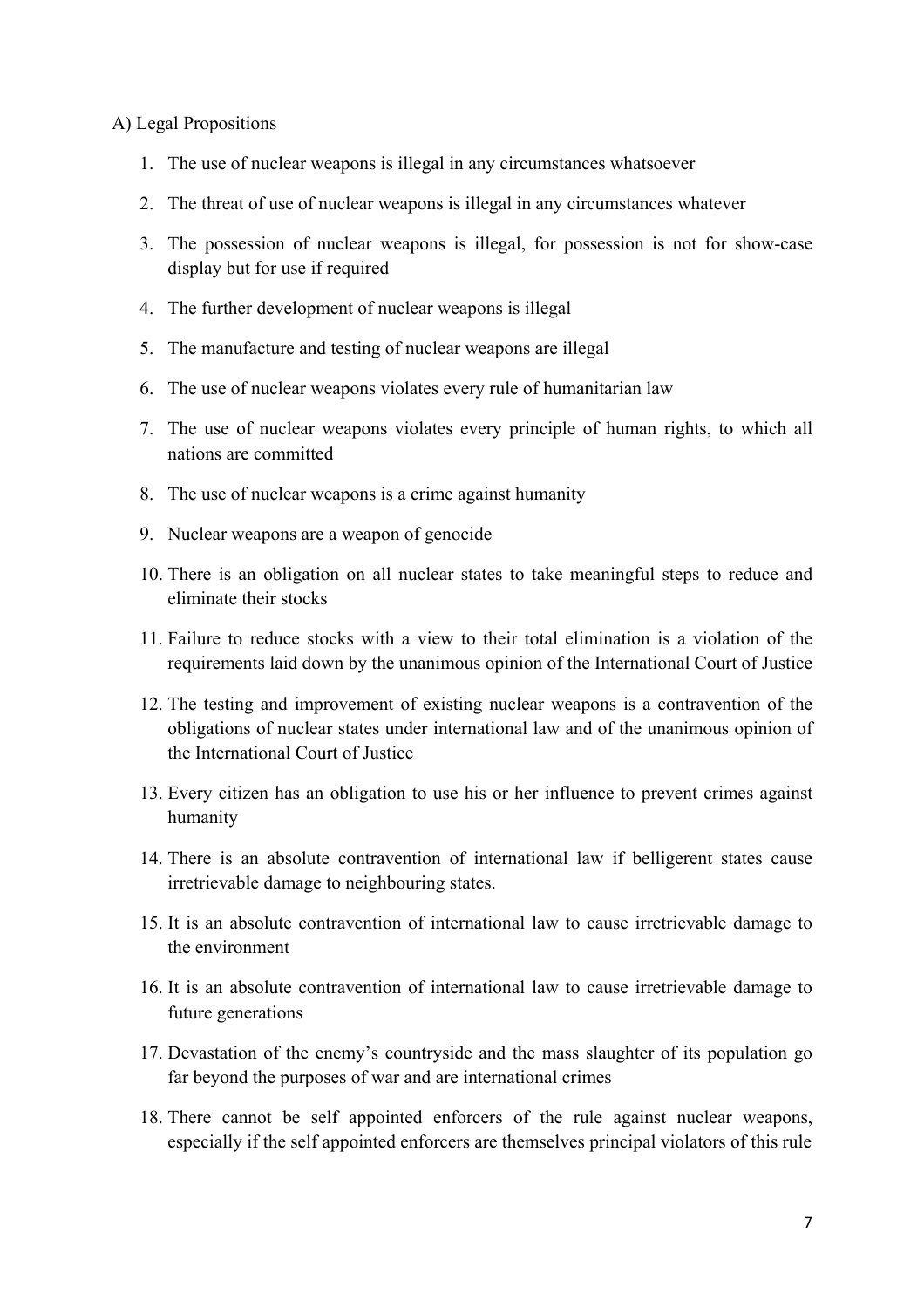- 19. There cannot be one law for some members of the international community of nations and another law for others
- 20. Those who take the decision to launch a nuclear weapon are personally guilty of a crime against humanity

B) Factual Propositions

- 1. Nuclear weapons constitute a threat to the health of the community
- 2. nuclear weapons cause indiscriminate slaughter of the enemy population
- 3. Nuclear weapons are a source of environmental pollution for thousands of years
- 4. nuclear weapons cause excruciating suffering which goes far beyond the needs of war
- 5. Nuclear weapons are a health hazard for an unforeseeable number of generations
- 6. Nuclear weapons produce social disintegration
- 7. Nuclear weapons contaminate and destroy the food chain
- 8. Nuclear weapons cause genetic defects and deformities transmissible in perpetuity to future generations
- 9. They produce psychological stress and fear syndromes which last throughout the victims' lives
- 10. They wreak cultural devastation, irretrievably destroying historical monuments, historical documents and works of art, which are the inheritance of centuries

Neither of these lists is comprehensive and each can be considerably supplemented.

## **Growing immediacy of the nuclear threat**

All this assumes the gravest urgency when a number of volatile disputes in today's international arena could trigger off the use of the weapon, not merely states but by irresponsible terrorist elements of all sorts.

Here are some of the circumstances that render the international situation so susceptible to the sudden use of a nuclear weapon.

1. The number of states having access to nuclear weapons is ever on the increase. There are states that have nuclear weapons and have not declared them and there are others who seek nuclear weapons but have not declared their intentions.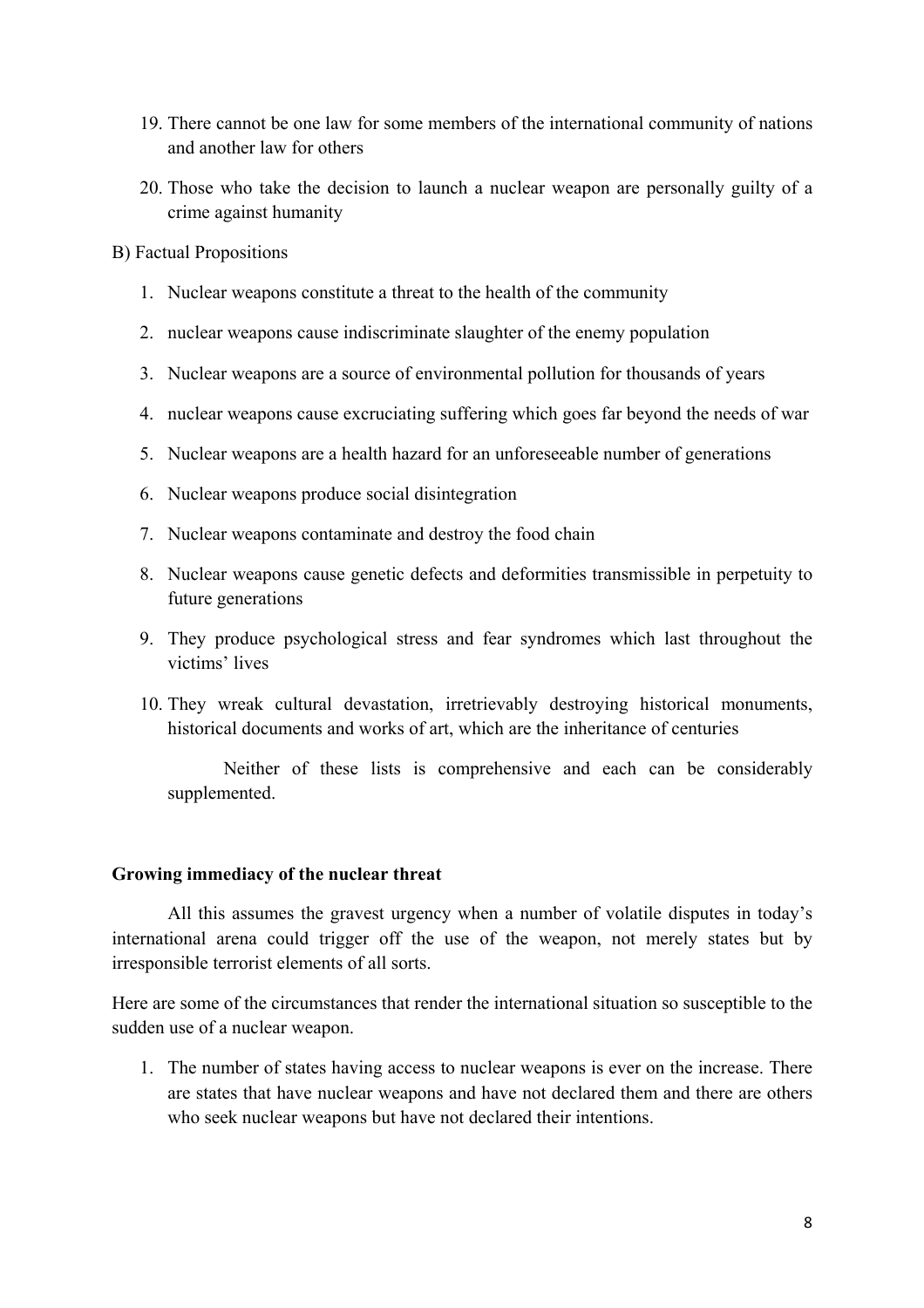- 2. There is a phenomenal increase in the power and spread of terrorist groups. They are often in league with arms manufacturers, drug runners and other elements of society which pay scant regard to humanitarian values.
- 3. The knowledge necessary to make a nuclear weapon has ceased to be the preserve of a few experts walled within the security establishments of states. With the proliferation of information technology the know-how necessary to make a nuclear weapon has spread to the extent that a clever university student or code buster/hacker could break into the necessary information.
- 4. The materials necessary for putting together a nuclear weapon, especially the byproducts of nuclear reactors, are available in increasing quantities, with the proliferation of nuclear reactors all over the world.
- 5. Even the International Atomic Energy Agency (IAEA) does not have a proper check on all records of this material
- 6. Some nations have put their defence systems on alert in accordance with what is known as a launch on warning capability (LOWC). No decision of a head of state is required to trigger them off. The machine takes the decision, does so within seconds and can well be in error
- 7. Nuclear accident is an ever present possibility. There have been numerous such accidents in the past, and considering the fact that there are tens of thousands of these weapons around, the dangers are grave.
- 8. The number of occasions when the world was on the verge of nuclear war in the past sixty years is considerable. In well over a dozen cases the world was hovering on the brink and it was only by a series of happy accidents that humanity was saved from nuclear war.
- 9. The number of mini wars throughout the world in on the increase. There is an ever present danger of nuclear powers becoming embroiled in these conflicts, for the nuclear powers have an interest in some of these conflicts
- 10. There has been a trend in recent years for International Law to be disregarded as and when it suited those who felt they were in a position to disregard it. An instance is the invasion mounted on Iraq by two of the permanent members of the Security Council in disregard of the several rules that have grown up in international law forbidding precisely the sort of unilateral action that was resorted to.
- 11. Another source of danger is that there is a vast gulf between the rich world and the poor world and this gulf is constantly widening. There are many nations in a state of desperation, unable to acquire even the basic necessities for their sustenance.
- 12. Another factor to be borne in mind is that research on the improvement and refinement of nuclear weapon is proceeding across the world.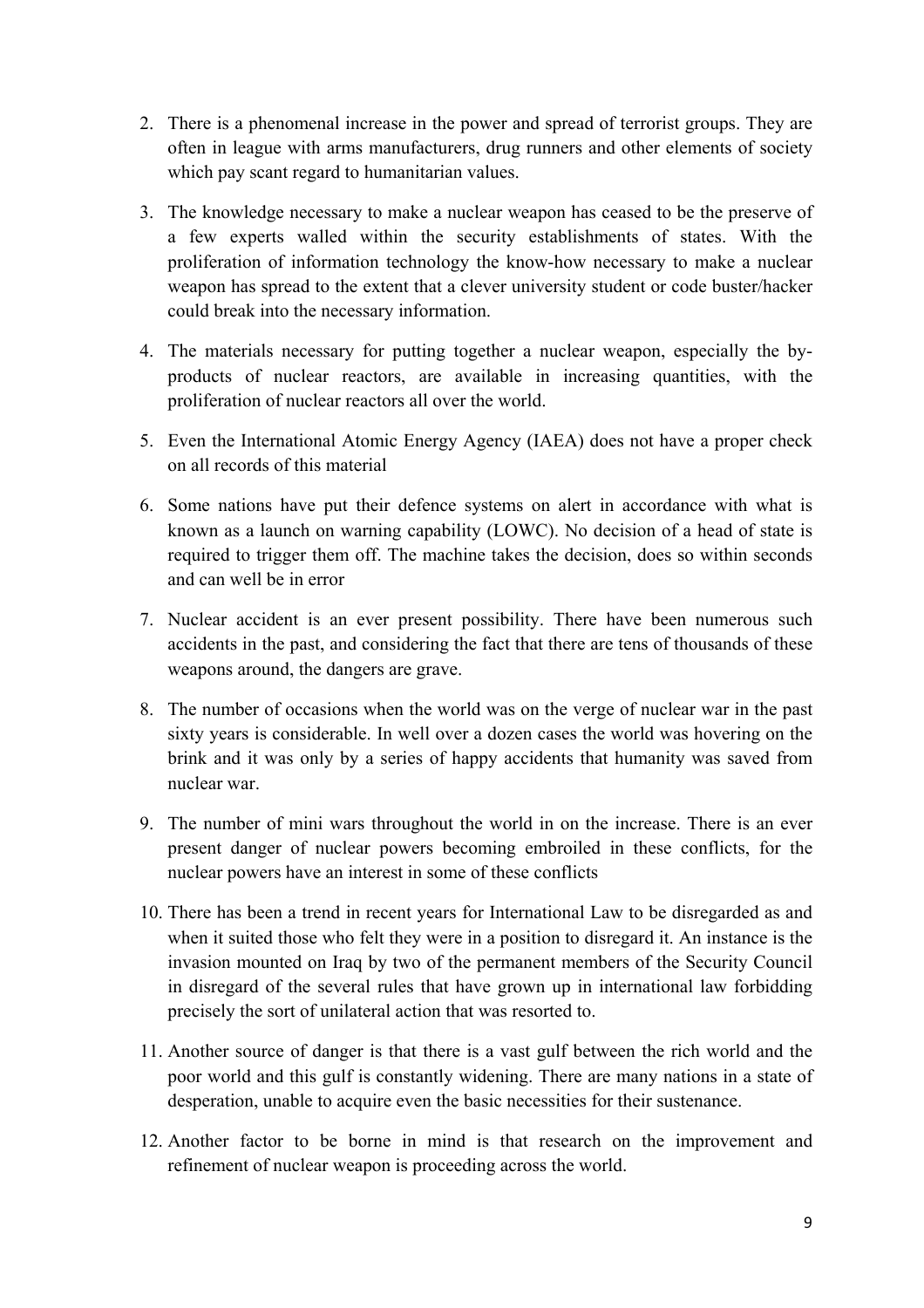- 13. The increasing number of suicide bombers now available for carrying out desperate tasks is a phenomenon of our times.
- 14. Even outer space is not free of nuclear weapons and testing and deployment are a source of constant danger
- 15. There are a number of scientists once employed in nuclear establishments whose expertise is available at a price to bidders for this knowledge.

## **Matters of particular concern to Scotland**

All of this underlines the importance of citizens being concerned with the proliferation and deployment of a weapon that makes them targets and imperils their children and their children's children, a weapon that endangers their environment, their fishing grounds, their food chain and their cultural heritage. These are all areas which must necessarily be concerns of the Parliament of Scotland even if it is totally devoid of power regarding foreign policy and defence. We may note in this context that although The Scotland Act 1998 provides that the conduct of international relations is a matter reserved for the United Kingdom Parliament and the United Kingdom government, paragraph 7(2) (a) provides inter alia that implementing and observing international obligations are not so reserved. This is a factor which gives strength to the view that gross violations of international obligations are not excluded from the purview of the Scottish Parliament. The absence of power in the former area cannot cancel out its responsibilities in the latter.

The Trident Missile developed by the Government of United Kingdom and positioned within the area over which the Scottish Parliament has jurisdiction highlights the issue in a special way and stimulates reflection on the duties and responsibilities of elected assemblies down to provincial and local levels.

Scotland will be a target for retaliation if the Trident missile should ever be used. The people of Scotland will be the sufferers. When the International Court heard the nuclear weapons case the evidence that was placed before it in regard to the human sufferings caused by the nuclear weapon and by nuclear testing was so harrowing that one could be left in no doubt of the need for the abolition of the weapon. Witnesses came to us from distant places like the Marshall Islands giving us the saddest descriptions of the birth deformities and the continuing suffering imposed on the islanders through nuclear testing.

A woman from the Marshall Islands said that Marshallese women after exposure to nuclear weapons testing

"give birth, not to children as we like to think of them, but to things we could only describe as 'octopuses', 'apples', 'turtles' and other things in our experience. We do not have Marshallese words for these kinds of babies because they were never born before the radiation came.

"Women on Rongelap, Likiep, Ailuk and other atolls in the Marshall Islands have given birth to these 'monster babies'….. One woman on Likiep gave birth to a child with two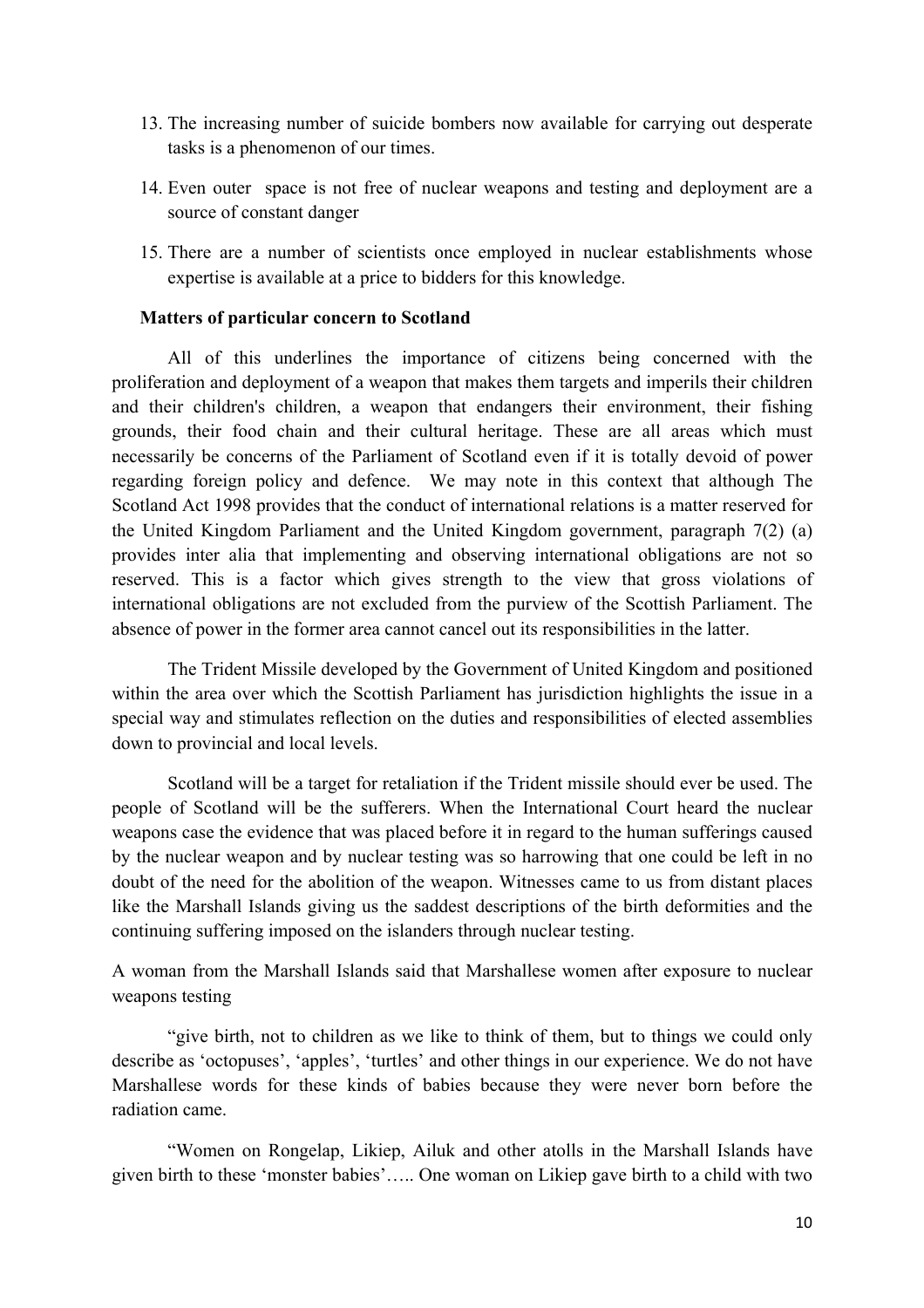heads.... There is a young girl on Ailuk today with no knees, three toes on each foot and a missing arm…

"The most common birth defects on Rongelap and nearby islands have been "jellyfish" babies. These babies are born with no bones in their bodies and with transparent skin. We can see their brains and hearts beating…… many women die from abnormal pregnancies and those who survive give birth to what looks like purple grapes which we quickly hide away and bury.

"My purpose in travelling such a great distance to appear before the court today is to plead with you to do what you can not to allow the suffering that we Marshallese have experienced to be repeated in any other community in the world" (CR95/32, pp 30-31). The people of Scotland have every right to protest against the possibility of this experience being repeated in Scotland.

The Vanuatu delegate to the forty sixth World Health Assembly 1993 spoke of the birth after 9 months of "a substance that breathes but does not have a face or legs or arms" (Materials furnished to the court by WHO)

 The Mayors of Hiroshima and Nagasaki also placed before us one of the most lamentable tales of human suffering ever recorded – facts and records over many of which the nuclear powers had thrown a blanket of secrecy and which they still choose to ignore.

 Nobody aware of that evidence could be left in the slightest doubt that every step that can be taken legally towards the abolition of this weapon of brutality needs to be taken and that those steps should be taken not nominally but effectively, not leisurely but urgently, not hesitantly but decisively. Good faith should pervade the whole operation, for good faith is an essential element in every aspect of the application and observance of international law.

True, foreign policy and defence are the prerogative of the national government. Yet the safety of the population of Scotland is the concern of Scotland. The health of the Scottish population is the concern of Scotland. The welfare of future generations of its population is the concern of Scotland. The protection of the environment of Scotland is the concern of Scotland. The purity of the seas and the ocean life around Scotland are the concern of Scotland.

#### **Growing importance of citizen involvement**

There is a dilemma here for people of all countries, for many nuclear activities across the world present conflicts of interest between local populations and central governments. It is for international law to resolve these problems by providing the necessary guidelines based upon human dignity, human rights and human welfare.

 The Nuremberg principles give effect to the most solemn duties and responsibilities that are carried by states and those in power. The principles of democracy impose a responsibility on citizens to elect their representatives to power and to exercise a continuing vigil over their exercise of that power. That vigil is all the more imperative when it concerns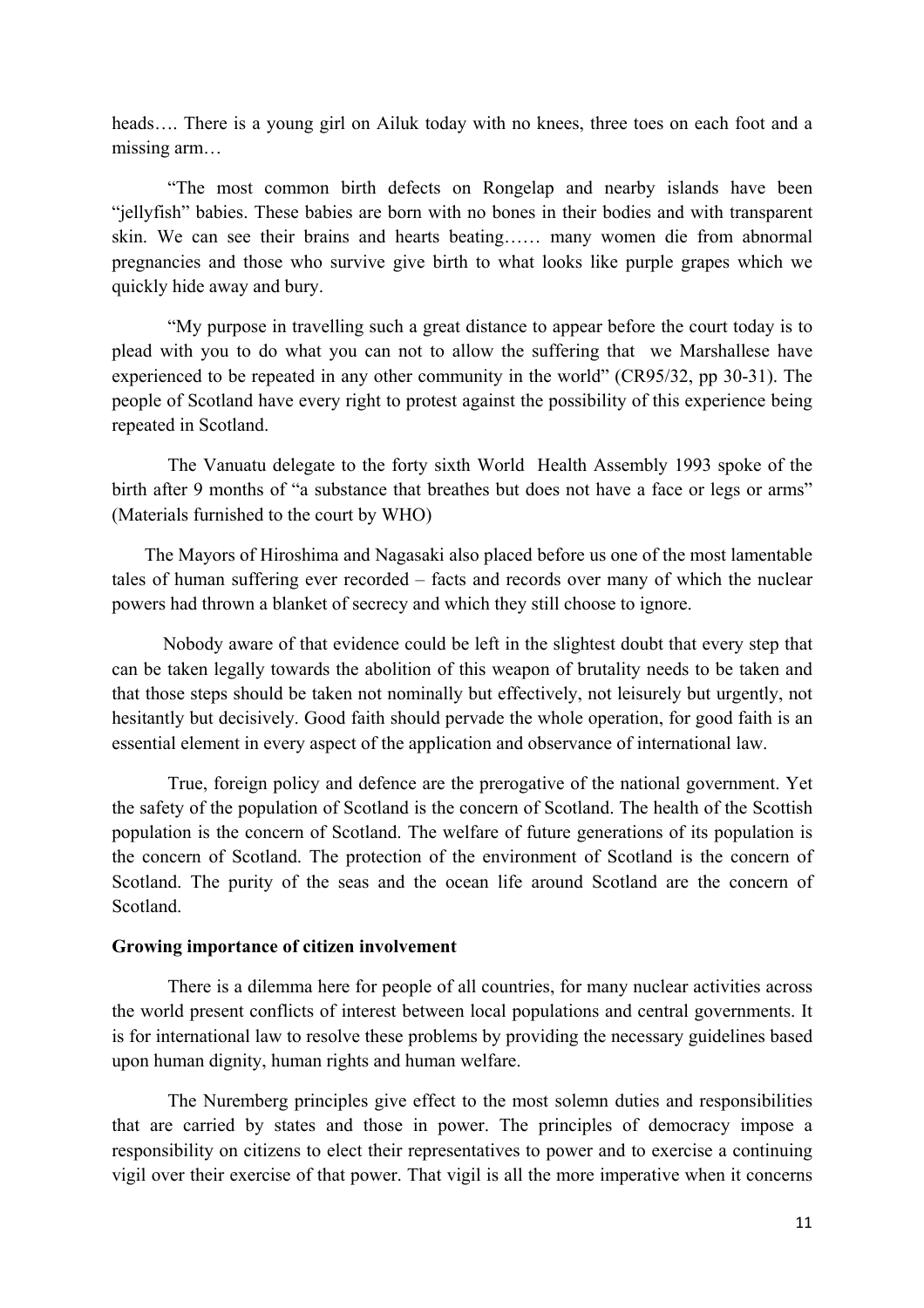the highest powers of state and the gravest crimes that governments can commit. The question we have to ask ourselves is whether that duty of vigilance melts away when the power exercised or misused is the defence power of the nation state. Does the participatory responsibility of the citizens of a democracy disappear in the fields of defence and foreign affairs when what may be an international crime is prepared by a sovereign government? Does the law, whether domestic or international, require a concerned citizenry to remain silent and inactive if their government is taking action that can contravene the Nuremberg principles?

Do the people of Scotland have a right to demonstrate their concern with their safety, their health, their environment, their food chains, their future generations and their cultural inheritance? Modern human rights learning and doctrine would indicate an affirmative answer to these questions.

Moreover, the missile is being perfected for deterrence. Deterrence means the threat of use. Use attracts retaliation. The target for retaliation is the geographical area where the missiles are located. The victims of retaliation will be the people of Scotland. The decision to use the missile will be a decision taken by the national government. Is there a conflict here which international law needs to resolve? International law cannot stand aside when human rights are violated and negated by doctrines of state sovereignty.

Indeed anti nuclear civil resistance is the right of every citizen of this planet for the nuclear thereat, attacking as it does every core concept of human rights, calls for urgent and universal action for its prevention. If it is a basic human right to be free of threat or violence, if the right to life is a basic human right, and if the protection of children and future generations is a basic human duty, international law must unhesitatingly recognise that the right to non violent resistance activities for the prevention of such an international crime is basic to human dignity.

It is clear from the foregoing considerations that there is an increasing need in the modern world whether in Scotland or elsewhere, for citizens to take a greater interest in international law and in the way their government fulfils its obligation in this regard. This is increasingly a matter for the citizenry of the world and if they do not rise to their obligations in this respect, future generations will pay dearly for this inaction.

#### **Seminal importance of the unanimous Opinion of the International Court of Justice**

Reference has been made earlier to the unanimous Opinion of the International Court of Justice on nuclear disarmament. Whatever other differences there might have been amongst the Judges, they all agreed, without exception, that:

 "*There exists an obligation to pursue in good faith and bring to a conclusion negotiations leading to nuclear disarmament in all its aspects under strict and effective international control*".

It cannot be stressed too strongly that there cannot be a more authoritative statement of international law than a unanimous Opinion of the international community's highest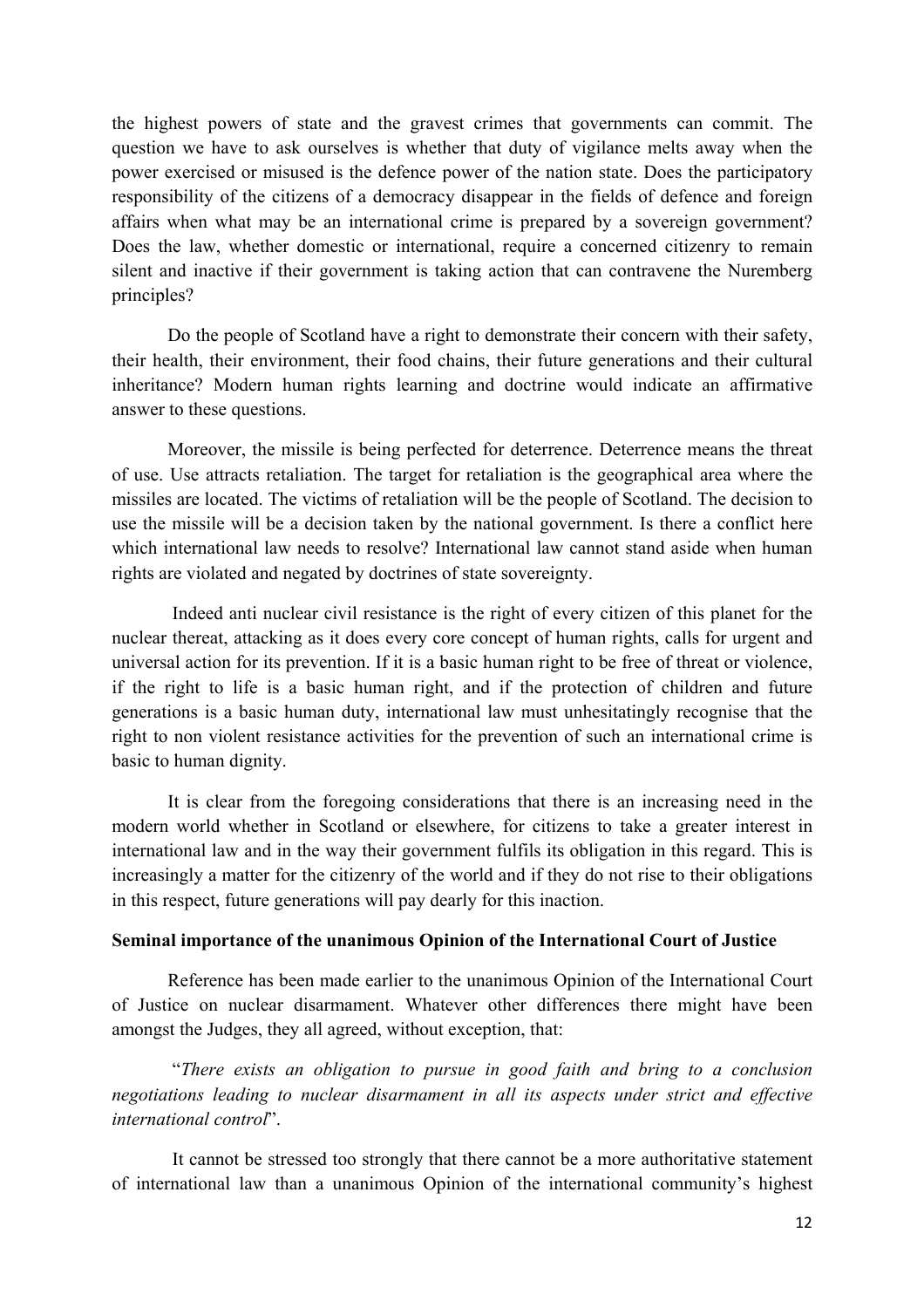judicial tribunal. Moreover this is an age in which, if there is to be a peaceful world, there needs to be respect paid to international law particularly by the most powerful states. International law depends just as the International Court of Justice does, not on force of arms but on the force or its moral authority. Those who deprive international law of its moral authority are doing a distinct disservice to the community of nations and the future of humanity.

The Opinion in question was probably the most important judicial statement delivered in the history of the Court. The Opinion was sought by a majority of the nation states through a request for an Opinion by the General Assembly of the United Nations. It saw the largest number of nation states recorded as participating in the hearing of any case. It was perhaps the longest judicial hearing. A vast amount of material was placed before the Court including documents with millions of signatures. The record room of the Court could not hold the documentary material submitted, so vast was it in bulk. Every judge of the court wrote a considered opinion.

Such an Opinion of the International Court is also cogent evidence that the principles that it enunciates have entered the field of customary international law, which is a principal source of international law. All states are obliged to recognize such a principle and to act upon it. A treaty embodying such a rule is scarcely necessary when a principle of customary international law is so clear.

To treat such a judicial pronouncement with scant regard is not, in this day and age, responsible conduct on the part of any state.

#### **Violation of the Nuclear Non Proliferation Treaty 1968**

In addition to this positive obligation imposed by the unanimous opinion of the International Court of Justice, the continuing work on the Trident missile system and its replacement constitutes a violation of Article VI of the Nuclear Non Proliferation Treaty 1968.

This is a cardinal provision of the treaty and it must be remembered also that a provision as important as this must necessarily attract the principle of good faith in the observance, implementation and interpretation of the Treaty. It can scarcely be said that an interpretation of Article VI which leaves room for the activities in question accords with the fundamental principles of the Vienna Convention on the Law of Treaties, which stresses that the words of a treaty are to be interpreted in the light of its object and purpose. That object and purpose would be entirely defeated by the interpretation in question.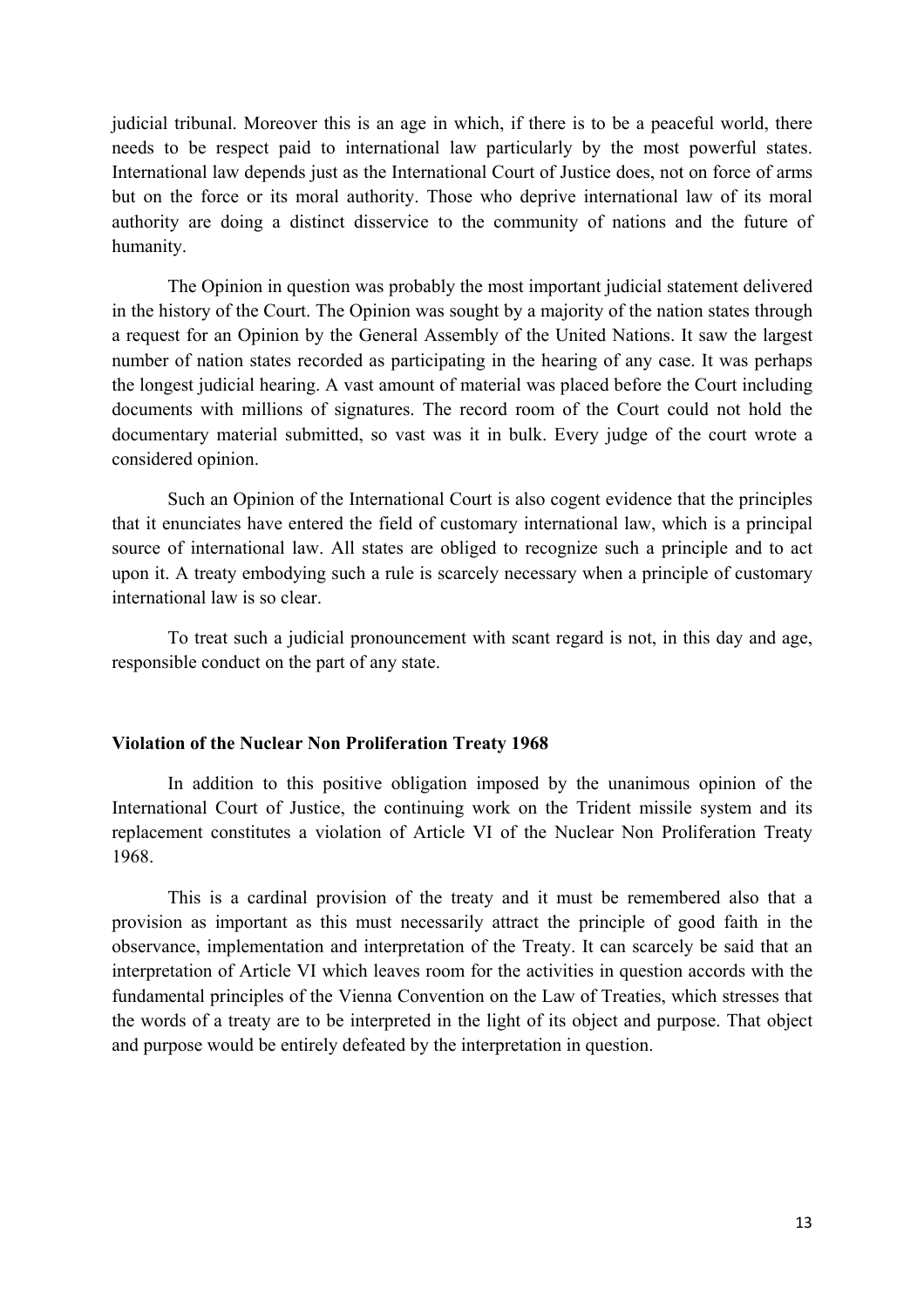# Contrast between preparations to usher in the 20<sup>th</sup> century and lack of preparations for **the 21st century**

I close as I began with a historical perspective which will cause us to consider how sadly we have neglected the task of planning for a new century of peace to succeed the bloodiest century in human history. There was much thinking in the air when the 20th century began, regarding what should be done to leave behind a century of war and usher in a century of peace. The thinkers of the world and the governments of the world met together at the greatest peace conference that the world had seen till then. That was the Hague Peace Conference of 1899 which built a bridge between the worlds of philosophy and power. These two worlds had with a few exceptions functioned separately from each other from the dawn of history and the hope was that by bringing them together some sparks of inspiration from the world of philosophy would enter the corridors of power and help in the task of building a better world.

There was a sense of urgency and the 400 peace societies across the world looked on in eager anticipation of some meaningful progress along the road to peace, for this was a time if any for humanity to take a turn towards establishing a peaceful world. Czar Nicholas II, of Russia, himself an absolute potentate, saw the need for the planning and assembling of such a conference. He had been influenced by several factors not the least of which was the writings of Tolstoy.

Another major influence, very pertinent to our current topic, was that the Czar, had made a study of a monumental six volume work by Jan Bloch, a member of the Russian Council of State on the *War of the Future.* The concluding volume asserted that in view of the awesome power of new weapons of war, the war of the future would result in a break up of the entirety of social organization. War as a means of solving disputes had thus become impossible (Arthur Eyffinger, *The 1899 Peace Conference*, Kluwer pg. 19)

The next war, said Bloch would see the elimination of such vast numbers that there would be neither victors nor vanquished but two devastated nations. War had lost its relevance.

If the thinkers and rulers of that age had gone so far, having regard to the weaponry then available, how much further should not today's thinkers and rulers go!

Whatever the other influences which might have actuated him, the Czar was aware of these writings and saw value in convening such a meeting, which was held at The Hague. Despite all the difficulties in the way of an International Court of Justice, at least a Permanent Court of Arbitration emerged, giving effect to the principle that future conflicts should be resolved by peaceful means rather than by war. The first step had been taken towards establishing the institutional structure of a more peaceful world.

Such were the thoughts that were uppermost in the minds of some at least of the powerful nations at the commencement of the  $20<sup>th</sup>$  century. One wonders whether at the commencement of the  $21<sup>st</sup>$  century there was a similar analysis in high places of fresh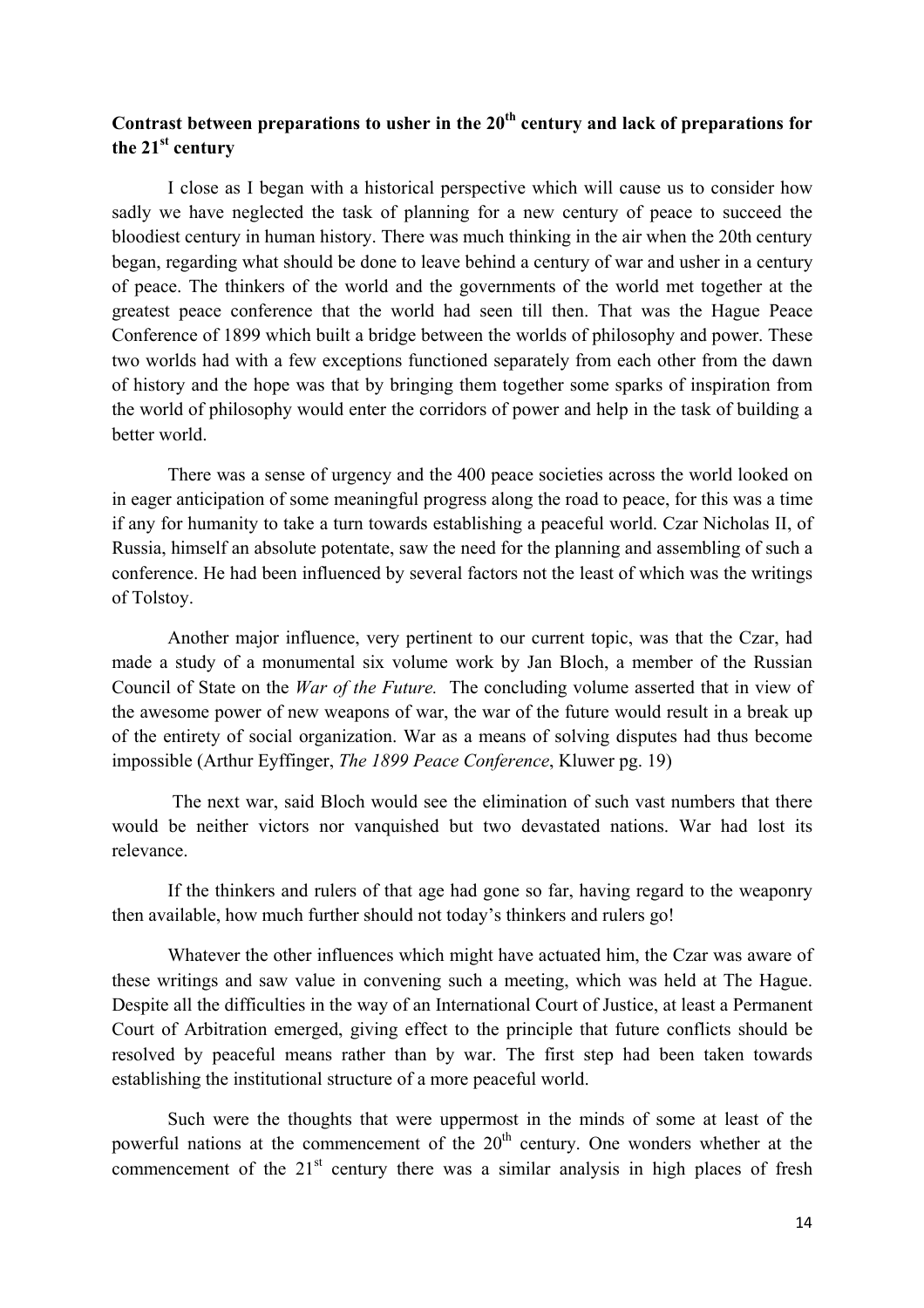approaches towards world peace so that we could learn from the mistakes of the  $20<sup>th</sup>$  century and make the  $21<sup>st</sup>$  century a century of peace.

Sadly, the opening years of the  $21<sup>st</sup>$  Century have been disfigured by war and every effort is needed, from the citizen in the street to the highest echelons of power, to mend this error and to place this new century on the route to peace. The nuclear weapon stands like an enormous road block on this route. All hands are needed to eliminate it and eliminate it we must, if we have any regard for the human future.

## **The issue is the survival of civilization**

At the dawn of the  $21<sup>st</sup>$  century we did not have a peace conference of such proportions. The world of philosophy and the world of power still functioned in separate compartments though the need was even more urgent to bring them together, for this was the first century to dawn with humanity having the power to destroy itself. For this reason the century before us is our century of last opportunity and we must fervently hope that every avenue will be explored, every factor making for peace will come to the forefront and every obstacle in the way of peace will be removed.

What is at stake? It is nothing less than the survival of civilization and the key factor in this whole scenario is the nuclear weapon. We either destroy it or it will destroy us. Unlike the 20<sup>th</sup> century which, though bungled, had a 21<sup>st</sup> century to succeed it, the 21<sup>st</sup> century if bungled will be our last, for if we fail to put our affairs in order, nuclear weapons will emerge from their closets and civilization will be at an end. We must be conscious that just as the  $20<sup>th</sup>$ century was a century of *lost* opportunity this is our century of *last* opportunity, if civilization is to survive.

Philosophers have said more than once that society suffers not for the wrongs of evil doers but for the complacency of good citizens in the face of evil. There can be little complacency about an evil so great as the nuclear weapon.

Since the century that should have been ushered in on a note of peace has been ushered in on a note of war and since we need to treasure and protect the achievements of millennia of human effort, which have taken the sacrifice of millions of lives to achieve, we must all contribute what we can to eliminate the nuclear scourge.

 When a crime against humanity is involved every citizen has a duty to contribute what he or she can to prevent it. Every legal system which cherishes human rights would give its citizens every opportunity of peaceful demonstration in support of such causes.

 International law gives due recognition to the right of sovereign states to determine matters of foreign policy and defence. This is their undoubted right. Yet it is a right to be exercised within the framework of international law. All ethical standards dictate that it should be exercised on the basis of good faith. International law condemns the threat or use